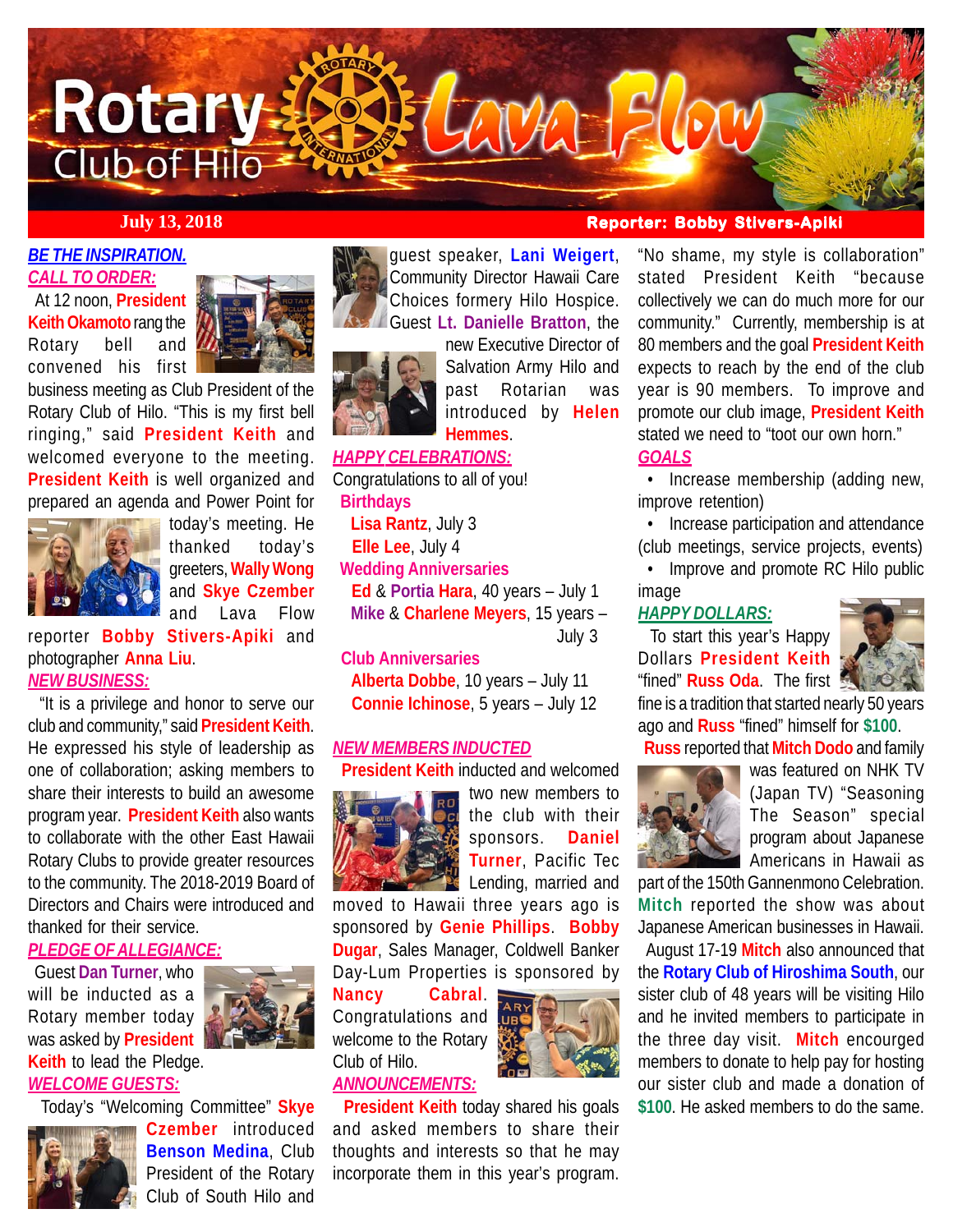### *Birthdays:*

**Lisa Rantz** July 3 **Elle Lee** July 4 **Jim Kennedy** July 17 **Gene Tao** July 20 **Eric Anderson** July 23 **Cowboy Kaneshiro** July 24 **Ian Kitagawa** July 27 **Genie Phillips** July 28 **Mitch Roth July 28 Thomas Jimenez** July 29 **Treena Breyfogle** July 30 **Susan Munro** July 30

### *Club Anniversary:*

**Charlene Meyers** July 3, 2003 (15) **Bruce Blankenfeld** July 10, 2015 (3) **Alberta Dobbe** July 11, 2008 (10) **Connie Ichinose** July 12, 2013 (5) **Lorraine Shin** July 17, 2009 (9) **Mitch Roth** July 19, 2013 (5) **Kathy Borer July 21, 2017 (1) Dee Scott** July 21, 2013 (1) **Misti Tyrin** July 23, 2010 (8) **Jim Kennedy** July 24, 1998 (20) **Lisa Rantz** July 26, 2013 (5) **Sally O'Brien** July 27, 2012 (6)

#### *Wedding Anniversary:*

**Eddie & Portia Hara** July 1 (40) **Randy & Lydia Hart** July 17 (25) **Tom & Delia Brown** July 29 (37)

#### *Announcements:*

**July 20 - Rotary Meeting July 27 - Hilo High School Robotics Club August 24 - Stacy Haumea Diabetes Education Sept. 14 - Ho'ola Na Pua Human Trafficking**

# *Rotary Club of Hilo Board of Directors*

**2017 – 2018:**

- President **Keith Okamoto** • Past President – **Steve Handy** • President Elect – **Anna Liu** • Vice President – **Mitch Dodo** • Co-Secretary – **Treena Breyfogle** • Co-Secretary – **Jan Tanouye** • Treasurer – **Corey Kawamoto** • Sergeant at Arms – **Genie Phillips** • Rotary Foundations – **Malcolm Chun** • Membership – **Connie Ichinose** • Public Relations – **Marcia Prose** • International Service – **Sally O'Brien** • Community Service – **Wally Wong** • Vocational Service – **Bobby Stivers-Apiki** • Club Service – **Kerry Glass** • New Generations – **Brittany Luna** • Program Chair – **Mike Meyer** • Attendance Chair – **Judy Gibson**
- Lava Flow Chair **Susan Munro**
- Greeters **Cathy Gray**

### **Foundation Chairpersons:**

- Hilo Rotary Club Foundation **Tim Beatty**
- Hawaii Rotary YouthFoundation **Mitchell Dodo**

### **Lt. Danielle Bratton**, **\$5** happy asked for



support of the Salvation Army's "Back To School Supply Drive" for 500 needy children. A

flyer and list of supplies were distributed and such items can be brought to next week's meeting; the drive ends July 27.



 **Wally Wong** announced, the club has ordered about 90 backpacks that could be donated to the Salvation Army's drive or to last year's supply drive that went to the

### Fire Department.

**Mike Meyers** was **\$25** happy and again



invited everyone to his theater production of Oliver and encouraged to send children and youth to the theater summer program where they

can learn about theater skills. **President Keith** was **\$100** happy for his presidency and collaborating with the

# **Rotary Club of South Hilo**.

 **Chris Tamm**, **\$20** happy for reenacting his 1968 first date with his wife in Venice this past June.



 **Atsuko Winston**, **\$150** happy to help with the **Hiroshima South Club** visit.

 **Alberta Dobbe**, **\$15** happy for attending the today's meeting. **Connie Ichinose**, **\$50** happy



for last night's Membership Mixer at Chapter 27 and announcing the upcoming Mixer, "Amazing Rotarian Race" (like the Amazing Race television show) on September 20.



 **Genie Phillips**, **\$20** happy to have her husband home and for her guest **Dan Turner** who will be inducted today.

 **Gail Takaki**, **\$100** happy for the **Hiroshima South Club** visit.

**Nancy Cabral**,

**\$100** happy for her granddaughter's Rotary Fellowship and for having **Alberta** at today's meeting.



**Bensen Medina**, Club President of the



Rotary Club of Hilo, **\$20** happy to support **President Keith's** agenda of the East Hawaii Rotary Clubs supporting and **No** having joint activities during

the year. "With 250 members," reported **President Bensen**, "we can do a lot in our community." Today's speaker, **Lani Weigert** is **Bensen's** sister whom he introduced saying, "I know her a long time". *TODAY'S PROGRAM:*

**Lani Weigert** is the Clinical & Community



Relations Manager for **Hawaii Care Choices**, formerly Hospice of Hilo. The name was changed to allow people to access more services than just Hospice Care – more service, more solutions. As more people are aging across East Hawaii, the need to make others aware of the benefits of "relief care" also known as palliative care for those dealing with a serious illness such as cancer, congestive